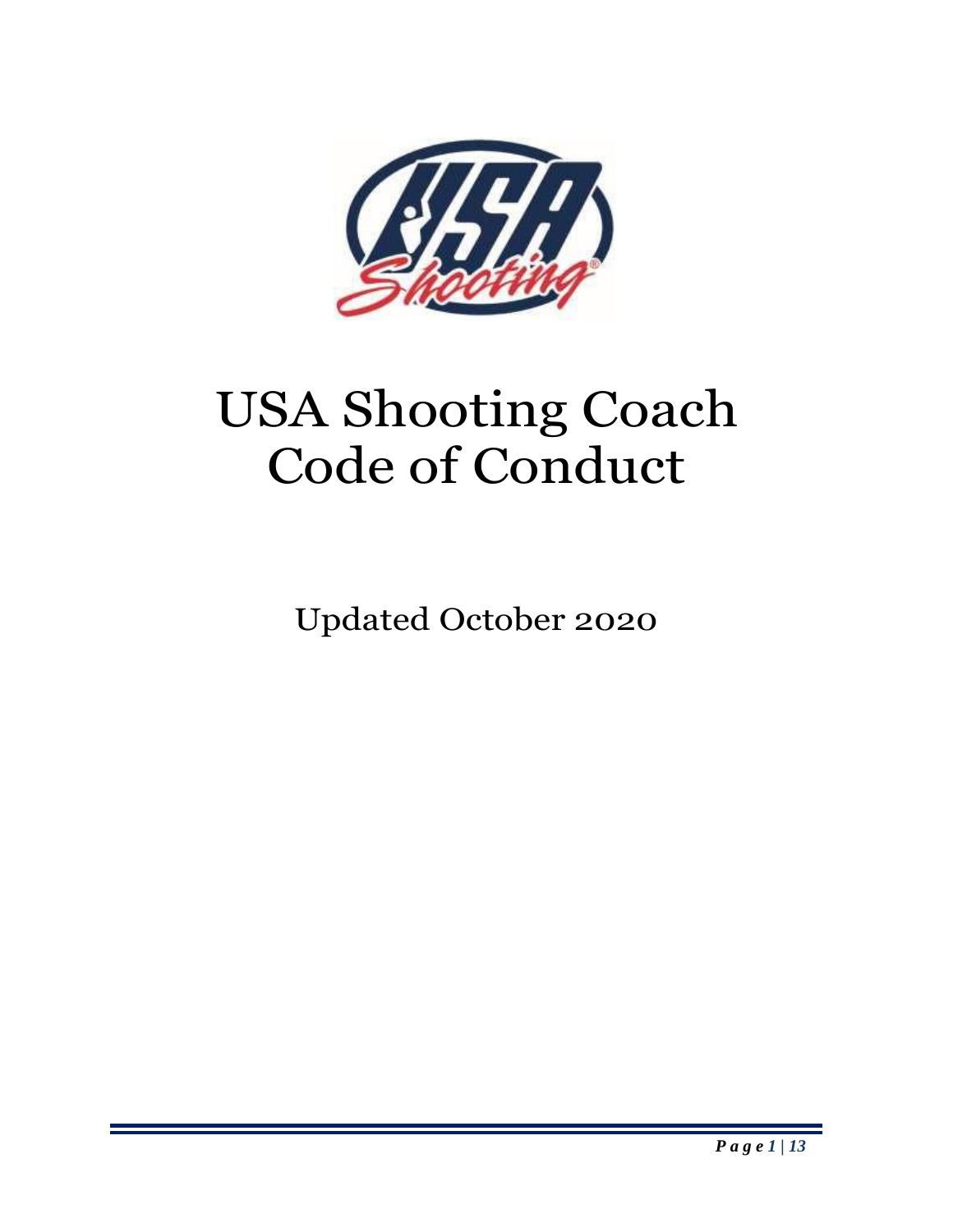# Table of Contents  $MTOOP$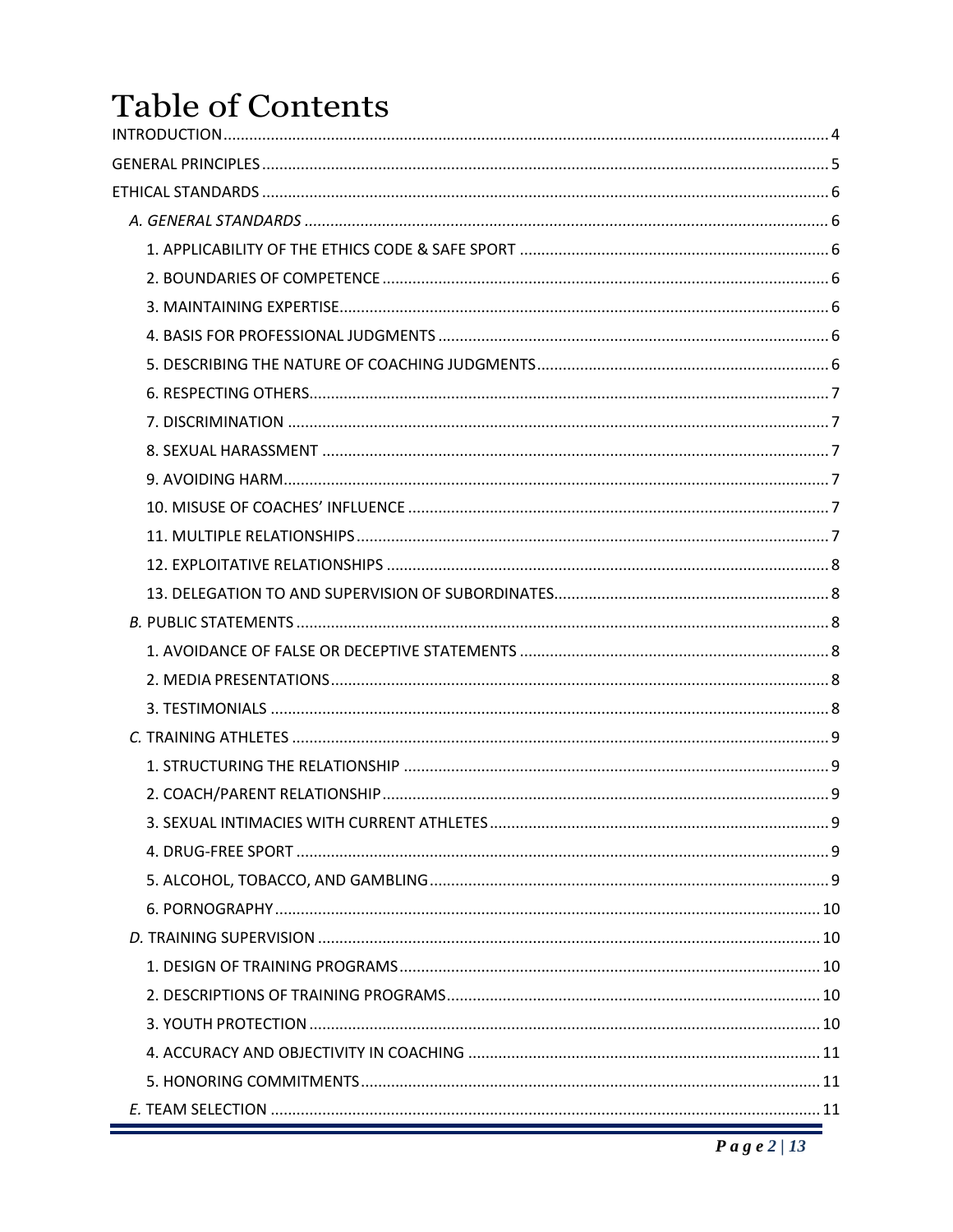Ξ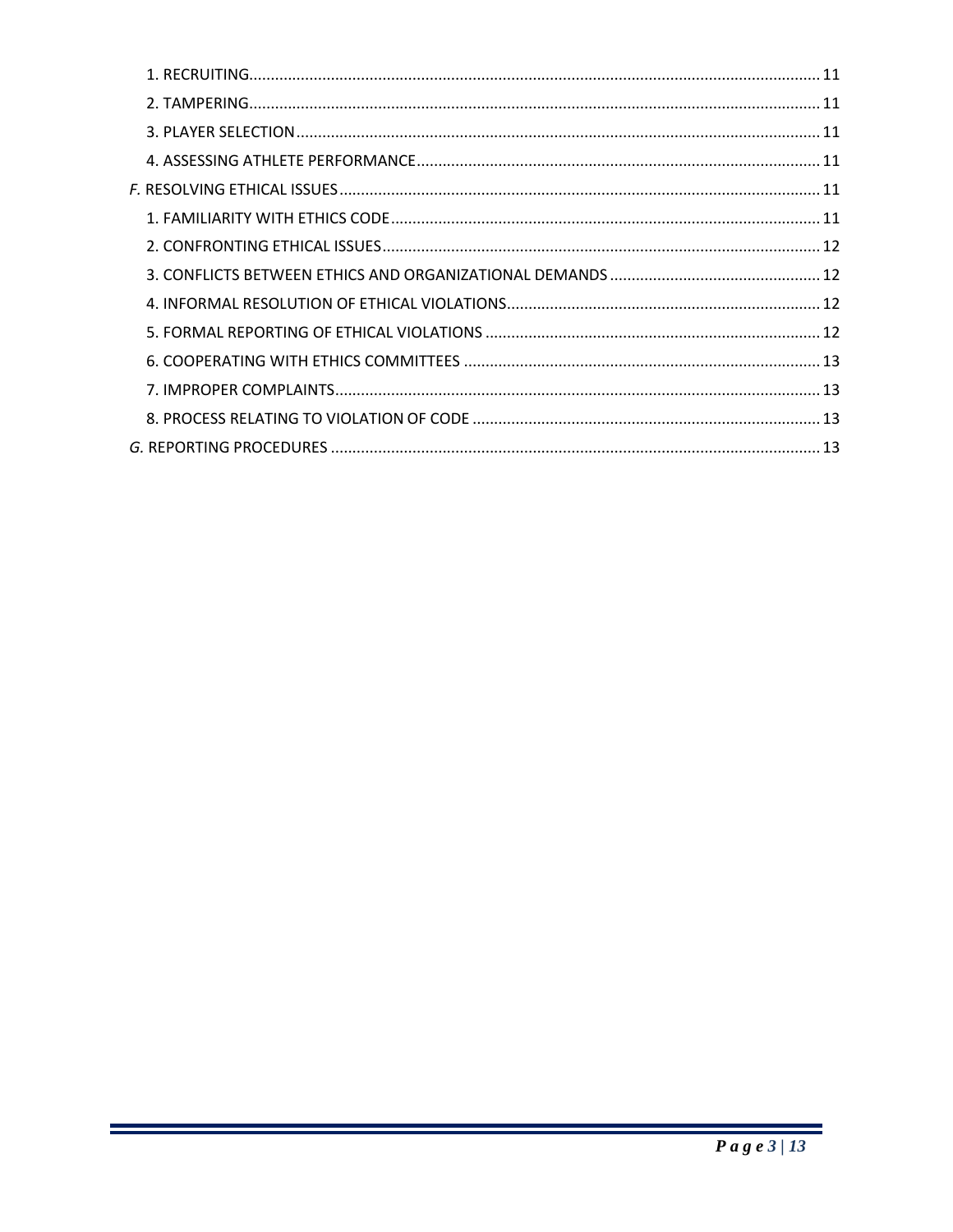# USA Shooting Coach Code ofConduct

# <span id="page-3-0"></span>**INTRODUCTION**

Coaches associated with USA Shooting are expected to maintain a high standard of ethics and professional conduct.

This Coach Code of Conduct (referred to as "Code") has been updated to reflect the USAS SafeSport policy application and the jurisdiction of the U.S. Center for SafeSport as it relates to sexual misconduct investigations. The purpose is to protect the athletes, coaches, volunteers, and our allied organizations. These standards define (to the highest extent possible) acceptable and unacceptable categories of behavior.

The Code is intended to provide a common set of values. It is the individual responsibility of each coach to maintain the highest possible standards of professional and ethical conduct. Coaches should respect and protect human civil rights and should not knowingly participate in or condone unfair discriminatory practices.

The USOPC requires SafeSport training for all coaches and volunteers that participate in any training or competition events at any of the Olympic and Paralympic Training Centers. The USA Shooting SafeSport training meets all USOPC SafeSport training requirements.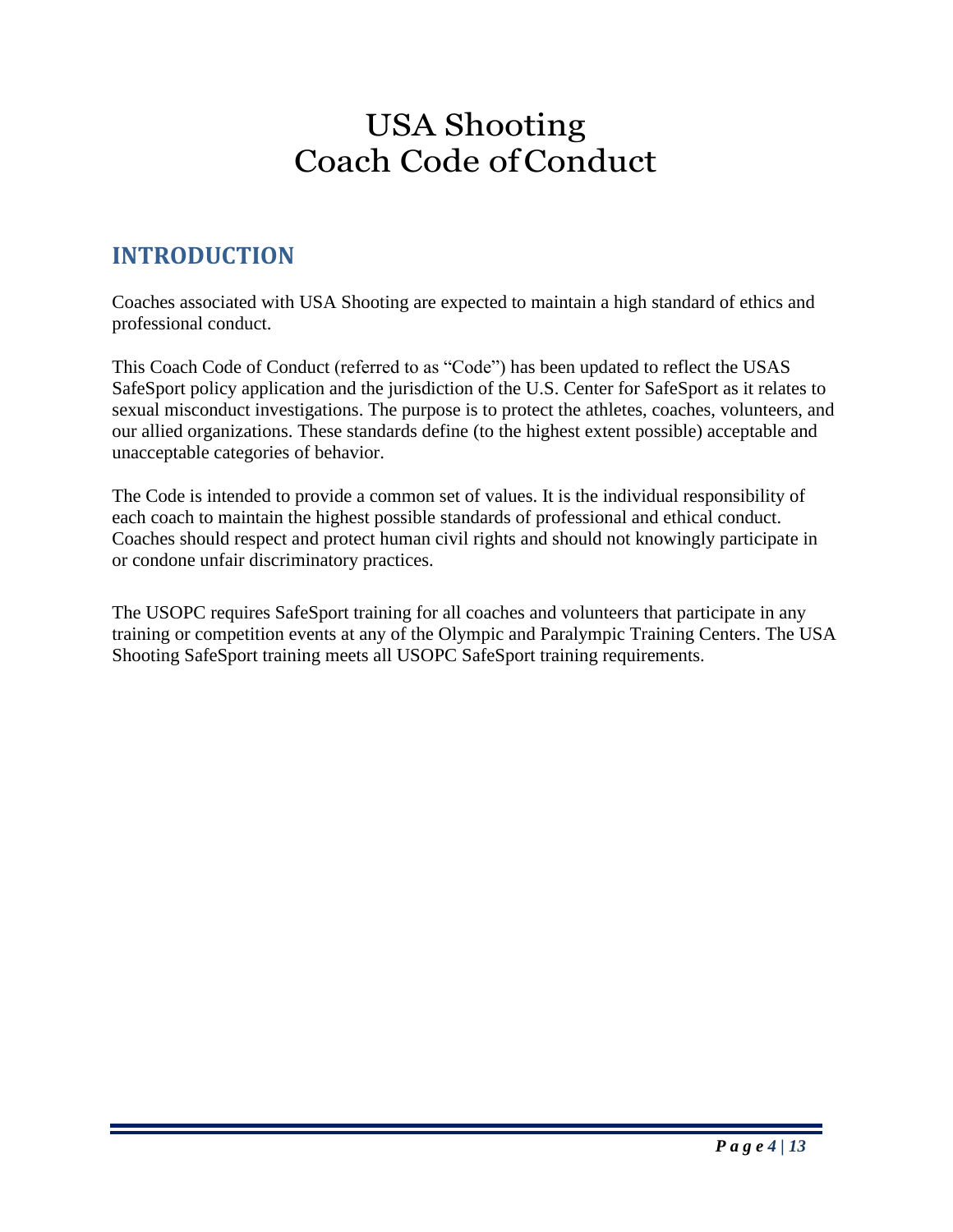# <span id="page-4-0"></span>**GENERAL PRINCIPLES**

# *COMPETENCE*

Coaches strive to maintain high standards of excellence in their work. They recognize the boundaries of their particular competencies and the limitations of their expertise. They provide only those services and use only those techniques for which they are qualified by education, training, or experience. In those areas in which recognized professional standards do not yet exist, coaches exercise careful judgment and take appropriate precautions to protect the welfare of those with whom they work. They maintain knowledge of relevant coaching advancements related to the services they render, and they recognize the need for ongoing development. Coaches make appropriate use of scientific, professional, technical, and administrative resources.

#### *INTEGRITY*

Coaches seek to promote integrity in the practice of coaching. Coaches are honest and fair. In describing or reporting their qualifications, services, products, or fees, they do not make statements that are false, misleading, or deceptive. Coaches strive to be aware of their own belief systems, values, needs, and limitations, and the effect of these on their work. To the extent feasible, they attempt to clarify, for relevant parties, the roles they are performing and to function appropriately in accordance with those roles. Coaches avoid improper and potentially harmful dual relationships.

#### *PROFESSIONAL RESPONSIBILITY <sup>1</sup>*

Coaches uphold professional standards of conduct, clarify their professional roles and obligations, accept appropriate responsibility for their behavior, and adapt their methods to the needs of different athletes. Coaches consult with, refer to, or cooperate with other professionals and institutes to the extent needed to serve the best interests of their athletes, or other recipients of their services. Coaches' moral standards and conduct are personal matters to the same degree as is true for any other person, except when coaches' conduct may compromise their responsibilities or reduce the public's trust in coaching and/or coaches. Coaches are concerned about the ethical compliance of their colleagues in order to prevent or avoid unethical conduct.

# *RESPECT OF ATHLETES' RIGHTS AND DIGNITY <sup>2</sup>*

Coaches respect the fundamental rights, dignity, and worth of all participants. Coaches are aware of individual differences. Coaches try to eliminate biases that effect their work, and they do not knowingly participate in or condone unlawful discriminatory practices.

#### *CONCERN FOR OTHERS' WELFARE*

Coaches seek to contribute to the welfare of those with whom they interact. In their actions, coaches consider the welfare and rights of their athletes. When conflicts occur among coaches' obligations or concerns, they attempt to resolve these conflicts to perform their roles in a responsible fashion that avoids or minimizes harm. Coaches are sensitive to differences in power between themselves and others, and they do not exploit or mislead other people during or after their relationships.

*<sup>1</sup> Professional: Of, engaged in, or worthy of high standards.*

*<sup>2</sup> Athletes: Those taking part in shooting (shooters and their family members, coaches, officials, volunteers, administrators, and spectators).*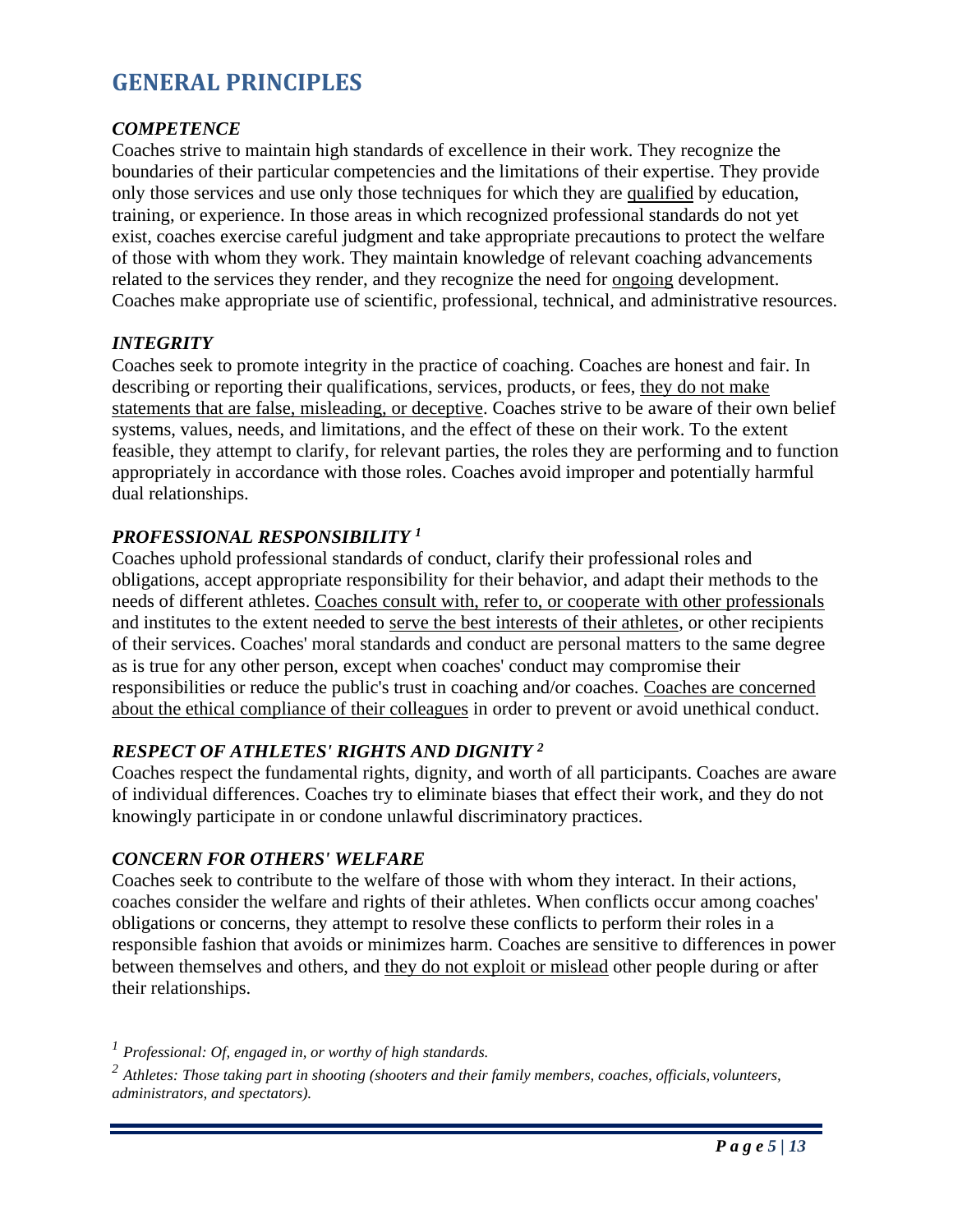# *COACHES, RESPONSIBILITY TO THE COMMUNITY*

Coaches are aware of their ethical responsibilities to the community and the society in which they work and live. Coaches avoid misuse of their work. Coaches comply with the law and encourage the development of law and policies that serve the interest of sport.

# <span id="page-5-0"></span>**ETHICAL STANDARDS**

# <span id="page-5-1"></span>*A. GENERAL STANDARDS*

These General Standards are applicable to the activities of all coaches.

# <span id="page-5-2"></span>*1. APPLICABILITY OF THE ETHICS CODE & SAFE SPORT*

While many aspects of personal behavior and private activities seem far removed from official duties of coaching, all coaches should be sensitive to their position as role models for athletes and community. Private activities perceived as immoral or illegal can influence the coaching environment, and coaches are encouraged to observe the standards of this Ethics Code and Safe Sport consistently.

# <span id="page-5-3"></span>*2. BOUNDARIES OF COMPETENCE*

- a. Olympic and Paralympic shooting sports coaches should provide services only after first undertaking appropriate education, training, development, and/or mentoring from certified USAS coaches.
- b. In those areas of the United States which require coaching education and certification, coaches should take reasonable steps to ensure their attendance at appropriate coaching education schools, seminars, or clinics, and to ensure that they are in compliance with the law.

# <span id="page-5-4"></span>*3. MAINTAINING EXPERTISE*

Coaches should be students of their sport, continually increasing their knowledge and skills in their chosen discipline to the benefit of the Olympic and Paralympic path athletes that they coach.

# <span id="page-5-5"></span>*4. BASIS FOR PROFESSIONAL JUDGMENTS*

Coaches rely on scientifically and professionally derived knowledge when making judgments or when engaging in coaching endeavors.

# <span id="page-5-6"></span>*5. DESCRIBING THE NATURE OF COACHING JUDGMENTS*

When coaches provide services or information to an individual, a group, or an organization, they use language that is reasonably understandable and appropriate to the recipient of those services, and convey information that is always updated and truthful.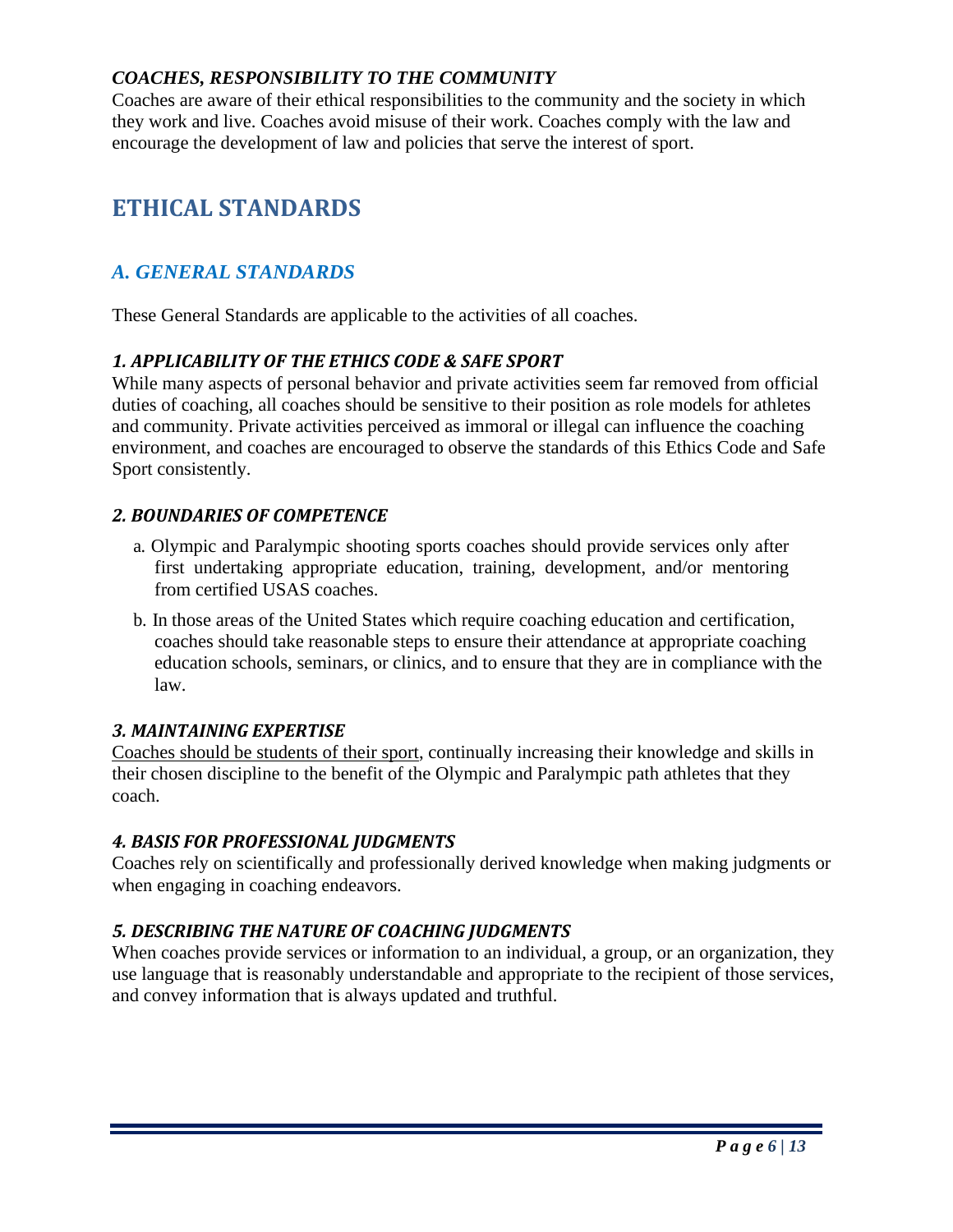#### <span id="page-6-0"></span>*6. RESPECTING OTHERS*

- a. Coaches respect the rights of others to hold values, attitudes, and opinions that differ from their own. This should be exhibited not only in the physical company of others, but in any social media participation and online forums.
- b. When engaged in coaching, coaches recognize the power they hold over athletes, and therefore make reasonable efforts to avoid engaging in conduct that is demeaning to athletes or other participants.

#### <span id="page-6-1"></span>*7. DISCRIMINATION*

Coaches do **not** engage in any type of discrimination (e.g. gender, religion, race, etc.). To do so could result in legal ramifications for such behavior.

#### <span id="page-6-2"></span>*8. SEXUAL HARASSMENT*

- a. Coaches do not engage in sexual harassment. This is also a violation of federal law.
- b. Coaches will treat sexual harassment complainants and respondents with dignity and respect.
- c. Under the new SafeSport policy, all allegations of sexual harassment, sex abuse and other sexual misconduct are to be directly reported to the U.S. Center for SafeSport.

[USA Shooting SafeSport training](https://www.usashooting.org/11-resources/safesport) is required for all USA Shooting staff, coaches, volunteers and athletes over the age of 18. The USA Shooting SafeSport policy covers a broad scope of defined misconduct that will not be tolerated or ignored.

# <span id="page-6-3"></span>*9. AVOIDING HARM*

Coaches must take reasonable steps to avoid harming their athletes both physically and emotionally.

# <span id="page-6-4"></span>*10. MISUSE OF COACHES' INFLUENCE*

Because coaches' judgments and actions may affect the lives of others, they must guard against personal, financial, social, organizational, or political factors that might lead to misuse of their influence.

# <span id="page-6-5"></span>*11. MULTIPLE RELATIONSHIPS*

- a.In many communities and situations, it may not be feasible or reasonable for coaches to avoid social or other non-coaching contacts with athletes and other participants. Coaches must always be sensitive to the potential harmful effects of other contacts on their work and on those persons with whom they deal. A coach refrains from entering into or promising a personal, professional, financial, or other type of relationship with such persons if it appears likely that such a relationship might impair the coach's objectivity or otherwise interfere with the coach effectively performing his or her function, or might harm or exploit the other party.
- b.Whenever feasible, a coach refrains from taking on obligations when preexisting relationships would create a risk of harm (physical, financial or emotional).
- c.If a coach finds that, due to unforeseen factors, a potentially harmful multiple relationship has arisen, the coach attempts to resolve it with due regard for the best interests of the affected person and maximum compliance with this Ethics Code.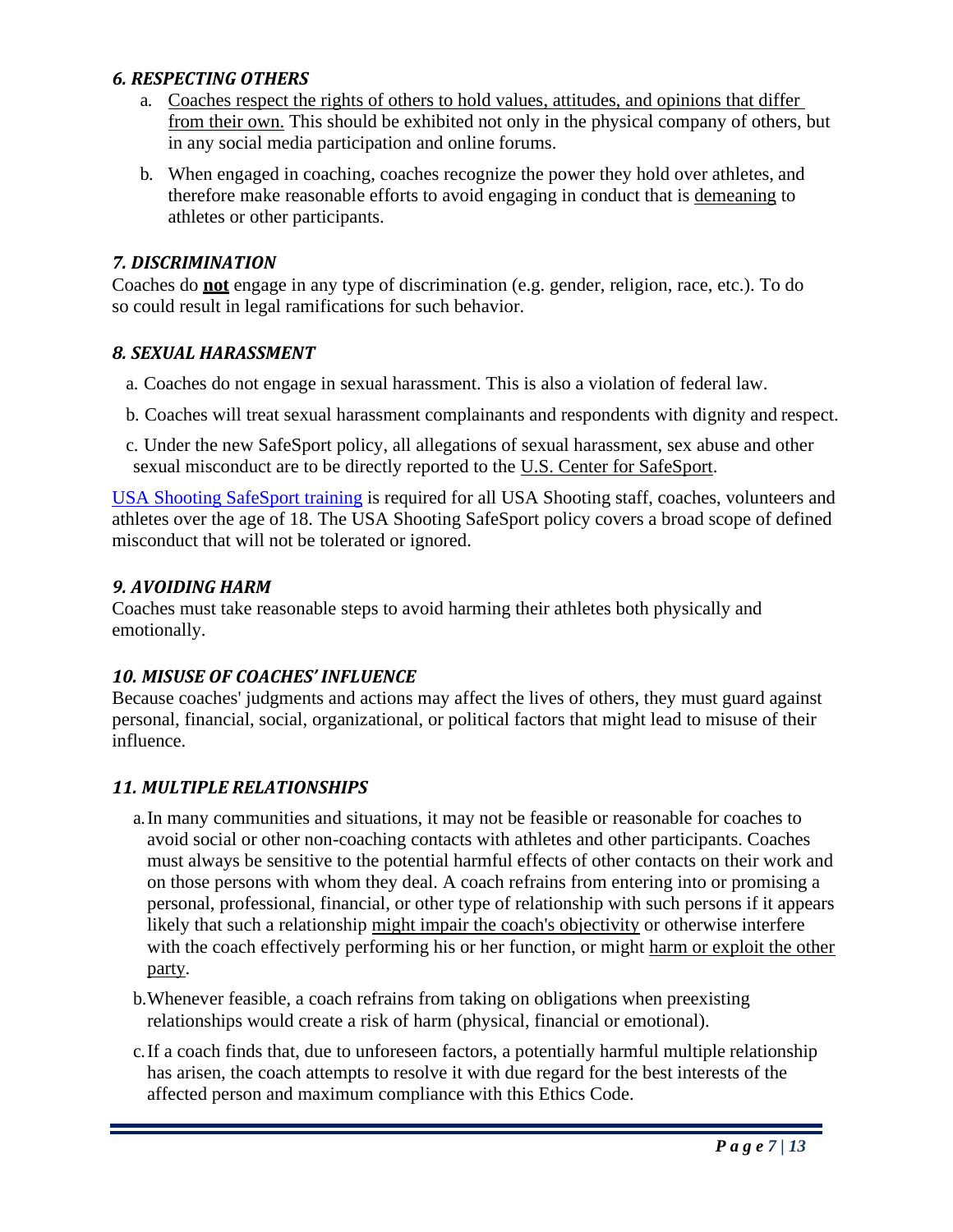#### <span id="page-7-0"></span>*12. EXPLOITATIVE RELATIONSHIPS*

- a. Coaches do **not** exploit athletes or other participants for financial, personal or professional gain.
- b. Coaches do not engage in sexual/romantic relationships with athletes or other participants over whom the coach has evaluative, direct, or indirect authority. The USAS SafeSport policy clearly defines what is considered sexual misconduct. All sexual misconduct allegations are independently investigated by the U.S. Center for SafeSport.

# <span id="page-7-1"></span>*13. DELEGATION TO AND SUPERVISION OF SUBORDINATES*

- a. Coaches delegate to their assistants only the authority that such persons can reasonably be expected to perform competently on the basis of their education, training, or experience.
- b. Coaches provide proper training and supervision to their assistants or substitutes, as well as take reasonable steps to see that such persons perform services responsibly, competently, and ethically.

# <span id="page-7-2"></span>*B.* **PUBLIC STATEMENTS**

#### <span id="page-7-3"></span>*1. AVOIDANCE OF FALSE OR DECEPTIVE STATEMENTS*

Coaches do **not** make statements that are false, deceptive, misleading, or fraudulent (either due to what they state, convey, or suggest, or because of what they omit) concerning their work activities or those of persons or organizations with which they are affiliated. As examples (and not in limitation) of this standard, coaches no not make false or deceptive statements concerning:

- a. Their training, experience, Olympic and Paralympic accomplishments, competence, or services.
- b. Their institutional or association affiliations.
- c. Their academic degrees.
- d. Their credentials.
- e. The basis for, results of, or degree of success of their services.
- f. Their criminal record.

#### <span id="page-7-4"></span>*2. MEDIA PRESENTATIONS*

When coaches provide advice or comment by means of public lectures, demonstrations, radio or television programs, pre-recorded tapes, printed articles, mailed material, or other media, they take reasonable precautions to ensure that the statements are consistent with this Ethics Code.

#### <span id="page-7-5"></span>*3. TESTIMONIALS*

Coaches do not solicit testimonials from current athletes or other participants who, because of their particular circumstances, are vulnerable to undue influence.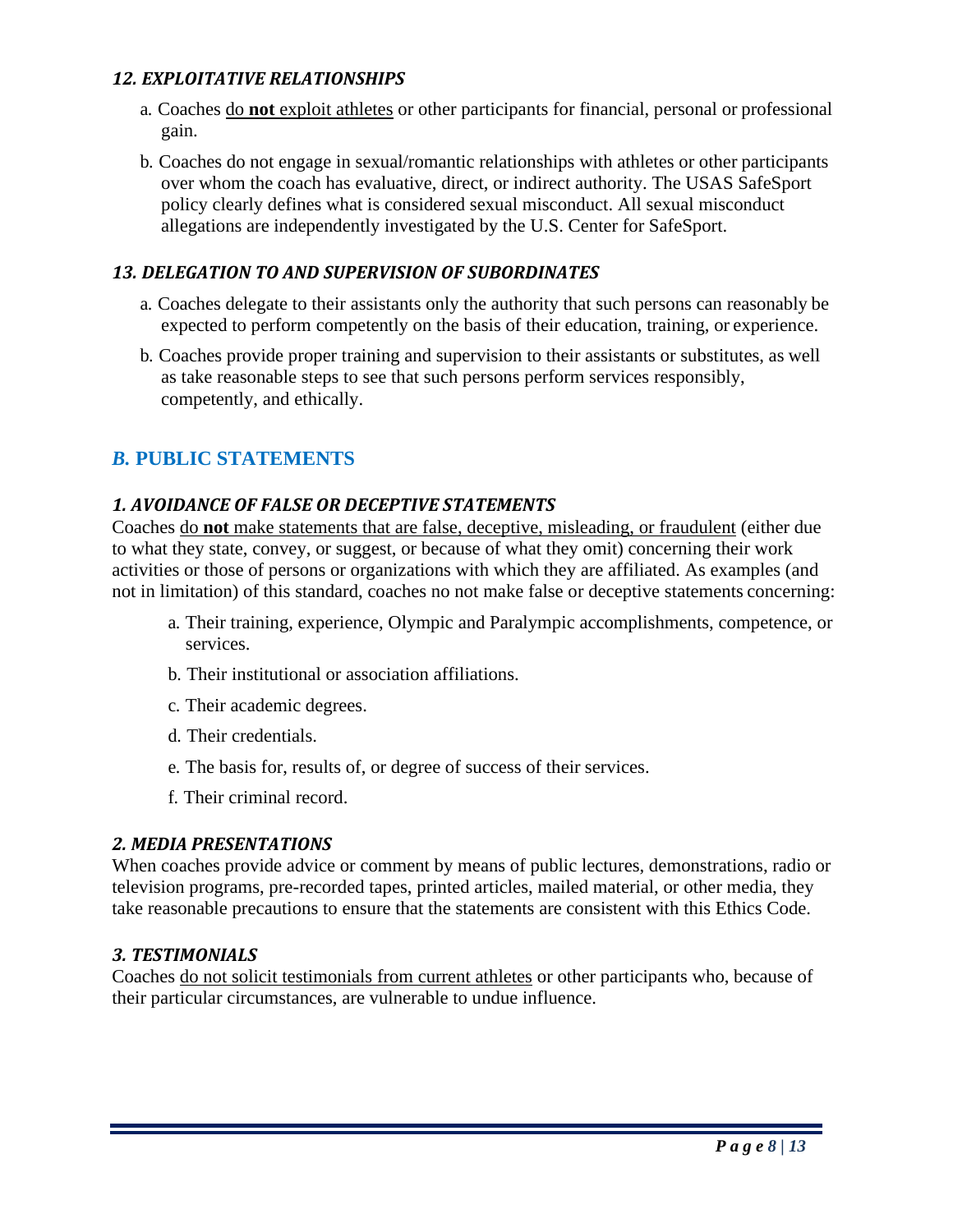# <span id="page-8-0"></span>*C.* **TRAINING ATHLETES**

#### <span id="page-8-1"></span>*1. STRUCTURING THE RELATIONSHIP*

a. Coaches discuss with athletes, as early as it is feasible, appropriate issues such as the nature and anticipated course of training.

b. Coaches make every reasonable effort never to work alone with an athlete. As much as possible, two adults (one female with female athletes), one of whom will be 21 years old, are on all trips and programs. In situations which require a personal conference, such as a youth/adult conference, the meeting is to be conducted privately, but in full view of other adults and youths. Coaches ensure that sufficient leadership and supervision are provided for all activities. (This is covered in more detail in the SafeSport policy.)

c. Coaches make reasonable efforts to answer athletes' questions and to avoid misunderstandings about training. Whenever possible, coaches provide oral and/or written information, using language that is reasonably understandable to the athletes.

#### <span id="page-8-2"></span>*2. COACH/PARENT RELATIONSHIP*

a. When a coach agrees to provide services to several persons who have a relationship (such as parents and children), the coach attempts to clarify at the outset the relationship they will have with each person. The clarification includes the role of the coach and the probable uses of the services provided.

b. As soon as it becomes apparent that the coach may be called on to perform conflicting roles (such as mediator between parents and children, or sibling teammates), the coach attempts to clarify and adjust or withdraw from roles appropriately.

# <span id="page-8-3"></span>*3. SEXUAL INTIMACIES WITH CURRENT ATHLETES (This is covered in more detail in the Safe Sport policy.)*

a. Coaches do **not** engage in sexual/romantic activity with minors.

b. Coaches do **not** engage in sexual/romantic activities with current athletes.

All sexual misconduct allegations are independently investigated by the U.S. Center for SafeSport.

#### <span id="page-8-4"></span>*4. DRUG-FREE SPORT*

Coaches do not tolerate the use of any illegal or performance enhancing drugs and support the athletes' efforts to be drug free. [Anti-doping USADA coach training](https://www.usada.org/resources/coach/) is a required coach course.

#### <span id="page-8-5"></span>*5. ALCOHOL, TOBACCO, AND GAMBLING*

a. Coaches discourage the use of alcohol and tobacco in conjunction with athletic events or victory celebrations at playing sites and forbid any unlawful use of alcohol or tobacco.

b. Coaches refrain from using tobacco or alcohol and from gambling while they are coaching and make every effort to avoid such activities while in the presence of their athletes.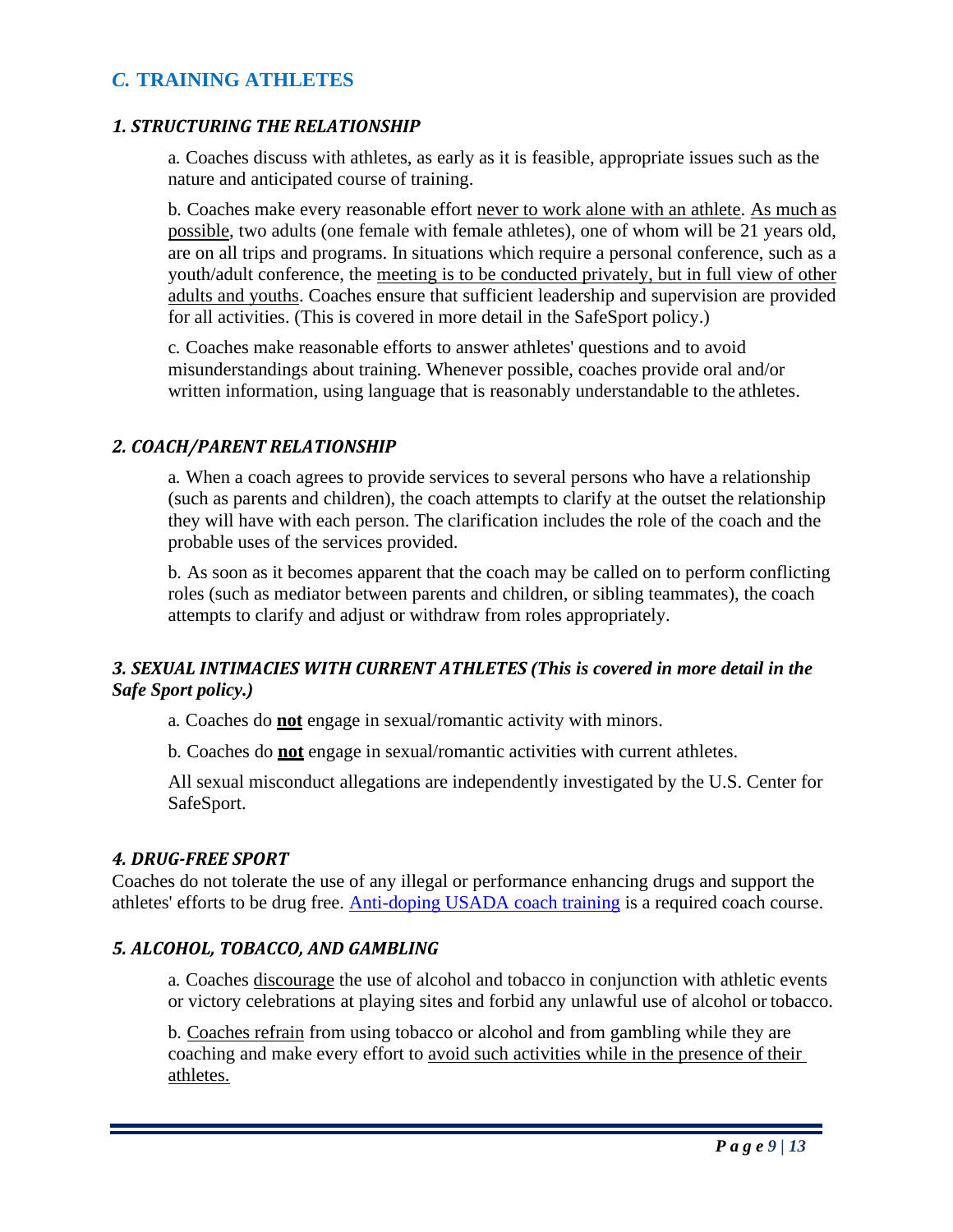c. Coaches discourage gambling in conjunction with athletic events, at playing sites, and during road trips.

#### <span id="page-9-0"></span>*6. PORNOGRAPHY (This is covered in more detail in the Safe Sport policy.)*

a. Coaches do not tolerate the use of pornographic material.

b. Coaches do not tolerate the use of pornography while they are coaching and make every effort to avoid pornography.

All sexual misconduct allegations are independently investigated by the U.S. Center for SafeSport.

# <span id="page-9-1"></span>*D.* **TRAINING SUPERVISION**

# <span id="page-9-2"></span>*1. DESIGN OF TRAINING PROGRAMS*

Coaches who are responsible for training programs for other coaches seek to ensure that the programs are completely designed, provide the proper experiences, and meet the requirements for coaching education or other goals for which claims are made by the program.

# <span id="page-9-3"></span>*2. DESCRIPTIONS OF TRAINING PROGRAMS*

a. Coaches responsible for training programs for other coaches seek to ensure that there is a current and accurate description of the program content, training goals and objectives, and requirements that must be met for satisfactory completion of the program. This information must be readily available to all interested parties.

b. Coaches seek to ensure that statements concerning their training programs are accurate and not misleading.

# <span id="page-9-4"></span>*3. YOUTH PROTECTION (This is covered in more detail in the Safe Sport policy.)*

a. Coaches respect the privacy of the athletes they coach and never improperly touch an athlete. Coaches always request permission to properly touch an athlete for the purpose of adjusting equipment or a position.

b. When taking trips, coaches will not, unless absolutely necessary (e.g. creates significant financial hardship or would prevent an athlete from traveling), permit junior athletes to sleep in accommodations with another adult other than team members of the same sex or their own parent or guardian. Coaches will ensure that separate shower and latrine facilities are provided for males and females whenever possible. If not possible, coaches will ensure that a specific schedule is available for males and females to use these facilities.

c. Coaches will not allow junior athletes to participate in high adventure, dangerous, or high-risk activities without proper preparation, supervision, safety measures and parent/guardian written permission.

d. Coaches do not permit secret organizations as it relates to training and competitions. All aspects of athlete programs are open to observation by parents and volunteers.

e. Coaches require proper attire for all activities.

f. Coaches never use corporal punishment (physical abuse) or abusive language.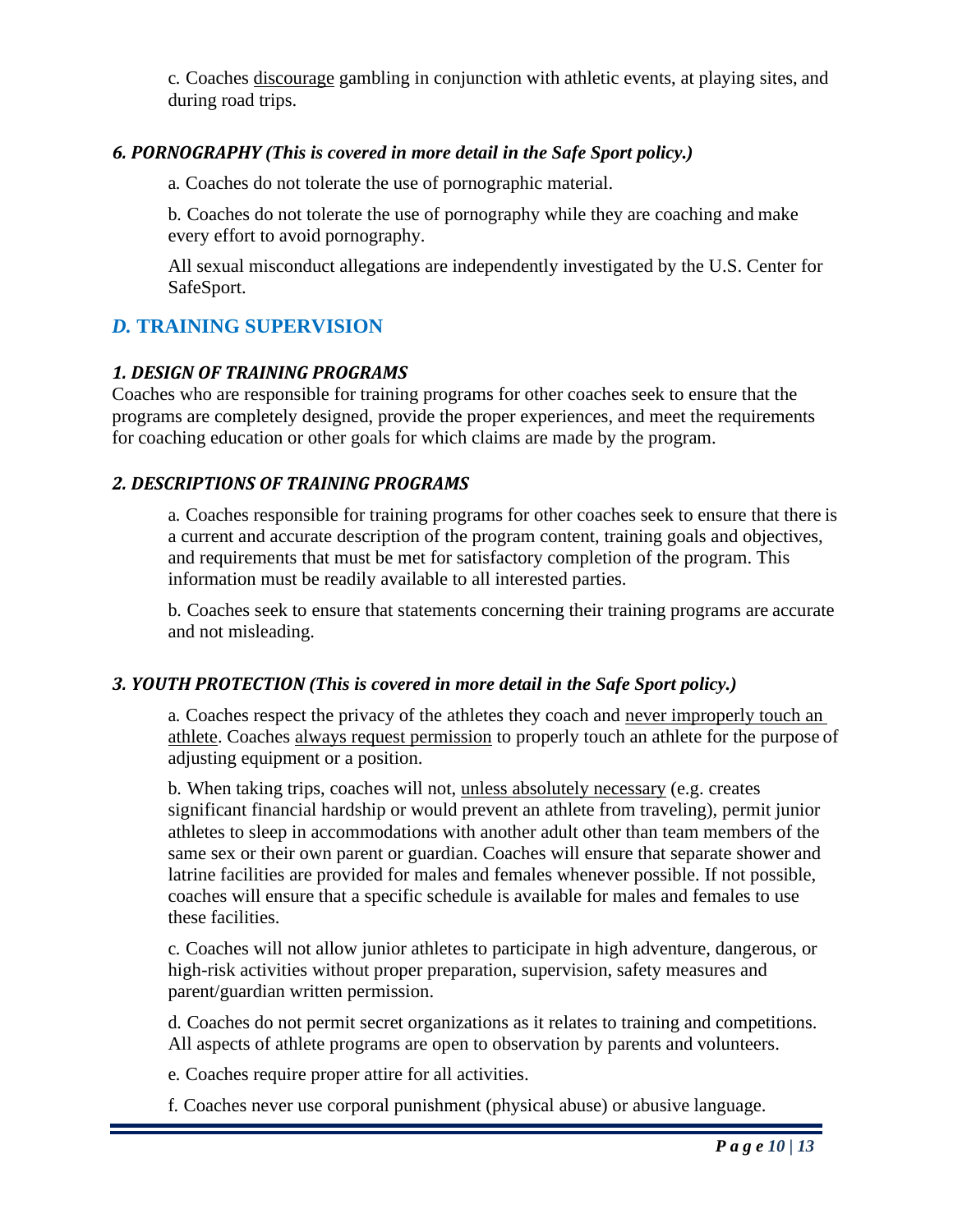g. Coaches do not permit physically or mentally harmful hazing or initiations as part of their organization.

# <span id="page-10-0"></span>*4. ACCURACY AND OBJECTIVITY IN COACHING*

When engaged in coaching, coaches present information accurately and with a reasonable degree of objectivity.

# <span id="page-10-1"></span>*5. HONORING COMMITMENTS*

Coaches take responsible measures to honor all commitments they have made to athletes.

# <span id="page-10-2"></span>*E.* **TEAM SELECTION**

# <span id="page-10-3"></span>*1. RECRUITING*

Coaches do **not** engage, directly or through agents, in uninvited in-person solicitation of business or services from current or potential athletes or other participants who, because of their particular circumstances, are vulnerable to undue influence.

# <span id="page-10-4"></span>*2. TAMPERING*

In deciding whether to recruit athletes already on another team, coaches must carefully consider the potential athlete's welfare. The coach must first discuss these issues with the athlete's present coach, and then with the athlete's parents, before approaching the athlete in order to minimize the risk of confusion and conflict.

# <span id="page-10-5"></span>*3. PLAYER SELECTION*

Coaches perform evaluations or team selection only in a manner consistent with the Ethics Code and USA Shooting selection policies.

# <span id="page-10-6"></span>*4. ASSESSING ATHLETE PERFORMANCE*

a. In coach-athlete relationships, coaches establish an appropriate process for providing feedback to athletes.

b. Coaches evaluate athletes on the basis of their actual performance on relevant and established program requirements.

# <span id="page-10-7"></span>*F.* **RESOLVING ETHICAL ISSUES**

# <span id="page-10-8"></span>*1. FAMILIARITY WITH ETHICS CODE*

Coaches have an obligation to be familiar with this Code & SafeSport policy (or as it may be amended from time to time), other applicable ethics codes, and their application to the coach's work. Lack of awareness, or misunderstanding of an ethical standard, is not in itself a defense to a charge of unethical conduct.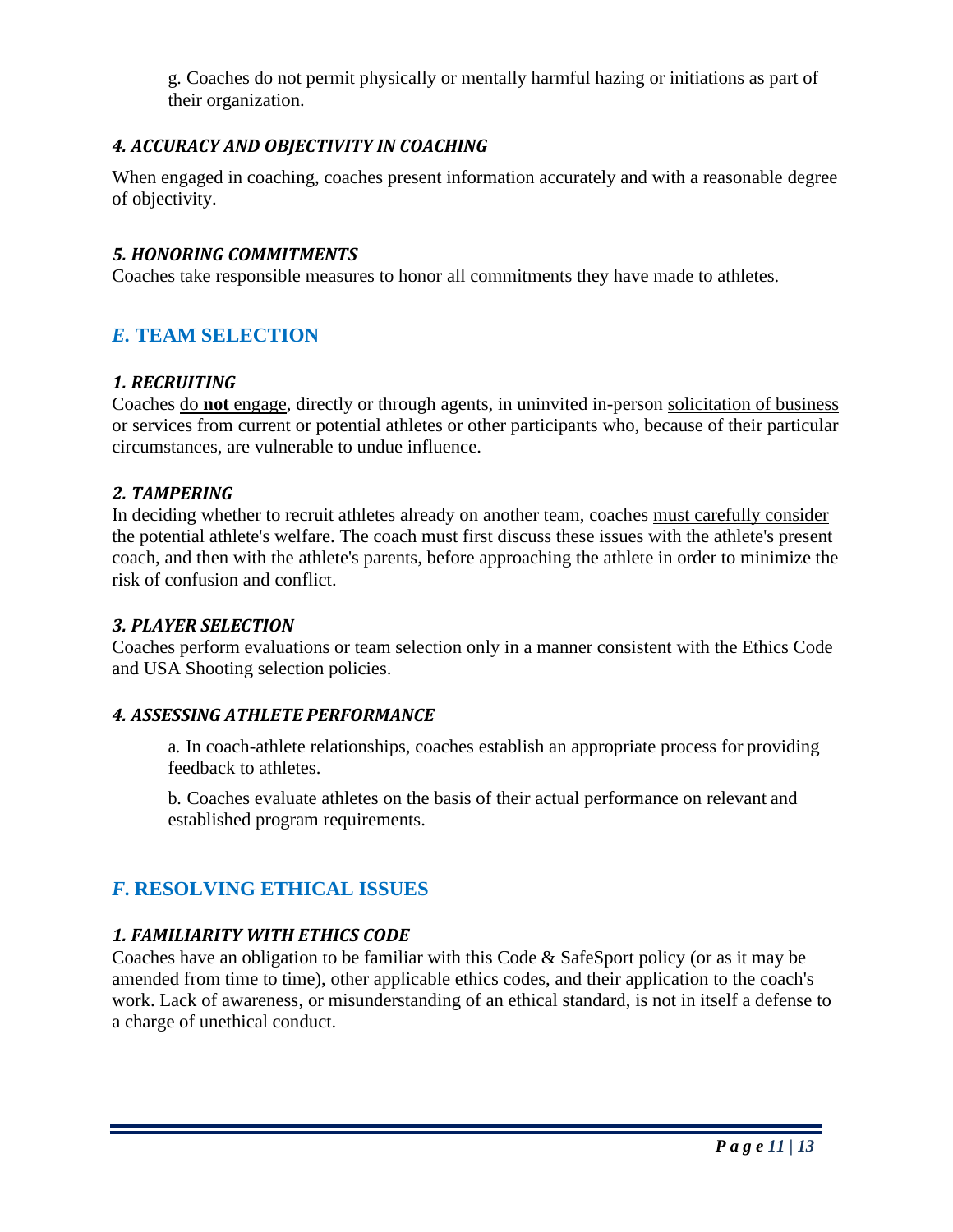# <span id="page-11-0"></span>*2. CONFRONTING ETHICAL ISSUES*

When a coach is uncertain whether a particular situation or course of action would violate the Code and/or SafeSport policy, the coach should consult with other coaches knowledgeable about ethical issues and with USA Shooting. USA Shooting Executive Director/CEO is available for consultation on ethics and conflict situations.

# <span id="page-11-1"></span>*3. CONFLICTS BETWEEN ETHICS AND ORGANIZATIONAL DEMANDS*

If the demands of an organization with which coaches are affiliated conflict with this Code, coaches clarify the nature of the conflict, make known their commitment to this Code, and to the highest extent feasible, seek to resolve the conflict in a way that permits the fullest adherence to the Code and SafeSport policy.

# <span id="page-11-2"></span>*4. INFORMAL RESOLUTION OF ETHICAL VIOLATIONS*

When athletes believe that there may have been an ethical violation by a coach not covered by SafeSport policy, they can attempt to resolve the issue by bringing it to the attention of that individual in an informal manner.

# <span id="page-11-3"></span>*5. FORMAL REPORTING OF ETHICAL VIOLATIONS*

If an apparent ethical violation is not appropriate for informal resolution under this Code and SafeSport policy, or is not resolved properly informally, participants and USA Shooting may take further action by:

a. Athlete:

(1) Contacting the coach's Club President or appropriate designee.

(2) Confirming with the coach's Club President if there was an attempt for informal resolution.

(3) Notifying the USA Shooting Executive Director/CEO in writing, identifying the specific ethical violations and describing actions taken to resolve the violation if applicable.

# b. USA Shooting:

(1) Will review the Code/SafeSport violation charge.

(2) Will give a copy of the Coach Code of Conduct/SafeSport policy violation documentation to the coach in question to prepare a response prior to USAS' review.

(3) If necessary, will review the Coach Code of Conduct/SafeSport policy violation with counsel, and follow counsel's recommendations which could result in revocation of coach credentials up to and including banning the coach's participation in USAS events, activities, competitions, etc.

(4) Will keep a written record of all reviews and actions.

- c. Government:
	- (1) Coaches are knowledgeable about laws regarding sex abuse and will comply with required reporting procedures. USA Shooting is required to report sexual abuse allegations to the U.S. Center for SafeSport who will conduct investigations related to sex abuse. This investigation may be in parallel but separate from any law enforcement investigation.